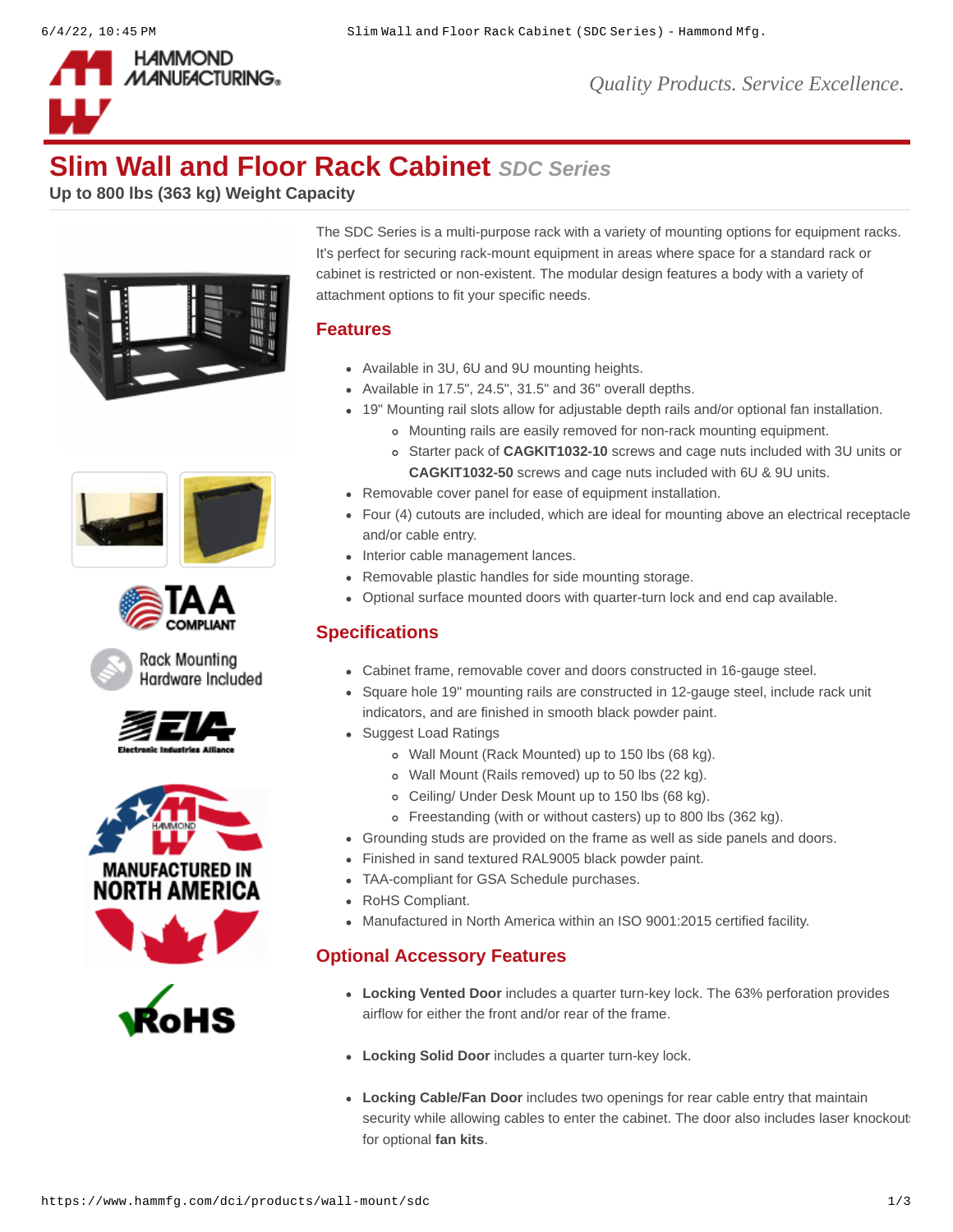6/4/22, 10:45 PM Slim Wall and Floor Rack Cabinet (SDC Series) - Hammond Mfg.

**Conduit/Fan Panel** mounts directly to either end of the cabinet providing secure mounting of 2.5", 2.0", 13/18", 13/4", 11/8" and/or 7/8" conduit knockouts. Also includes laser knockouts for optional **[fan kits](https://www.hammfg.com/product/fk)**

### **Accessories**

- [Cable Managers](https://www.hammfg.com/dci/products/accessories/cable-management?referer=1084&itm_type=accessory) **[Rack Panels](https://www.hammfg.com/dci/products/accessories/panels?referer=1084&itm_type=accessory)**
- $\bullet$
- $\bullet$
- [10-32 Mounting Hardware](https://www.hammfg.com/dci/products/accessories/mounting-hardware/10-32?referer=1084&itm_type=accessory) **Conservation Conservation Conservation** [PDUs and Outlet Strips](https://www.hammfg.com/electronics/outlet-strips?referer=1084&itm_type=accessory)  $\bullet$
- [Rack and Cabinet Caster Set](https://www.hammfg.com/dci/products/accessories/1425b?referer=1084&itm_type=accessory)
- 
- [Magnet Panel Cover](https://www.hammfg.com/dci/products/accessories/mpc?referer=1084&itm_type=accessory) **Name Accord Cover Accord Panel Accord Panel Accord Panel Accord Panel Accord Panel Accord Panel Accord Panel Accord Panel Accord Panel Accord Panel Accord Panel Accord Panel Accord Panel Accord Panel Ac**
- [Fan Kits](https://www.hammfg.com/dci/products/accessories/fk?referer=1084&itm_type=accessory) **Fan Kits [Rack Unit Label](https://www.hammfg.com/dci/products/accessories/rulbk?referer=1084&itm_type=accessory)** 
	-









|                     |        | <b>Overall Dimensions</b> |       |              |        | <b>Mounting (Usable) Dimensions</b> |       |  |
|---------------------|--------|---------------------------|-------|--------------|--------|-------------------------------------|-------|--|
| <b>IPart No.</b>    | Heiaht | Width                     | Depth | <b>Units</b> | Height | Width                               | Depth |  |
| SDC243U17BK         | 6.25   | 24.00                     | 17.50 | 3U           | 5.25   | 19.00                               | 15.50 |  |
| <b>SDC243U24BK</b>  | 6.25   | 24.00                     | 24.50 | 3U           | 5.25   | 19.00                               | 22.50 |  |
| <b>ISDC243U31BK</b> | 6.25   | 24.00                     | 31.50 | 3U           | 5.25   | 19.00                               | 29.50 |  |

https://www.hammfg.com/dci/products/wall-mount/sdc 2/3